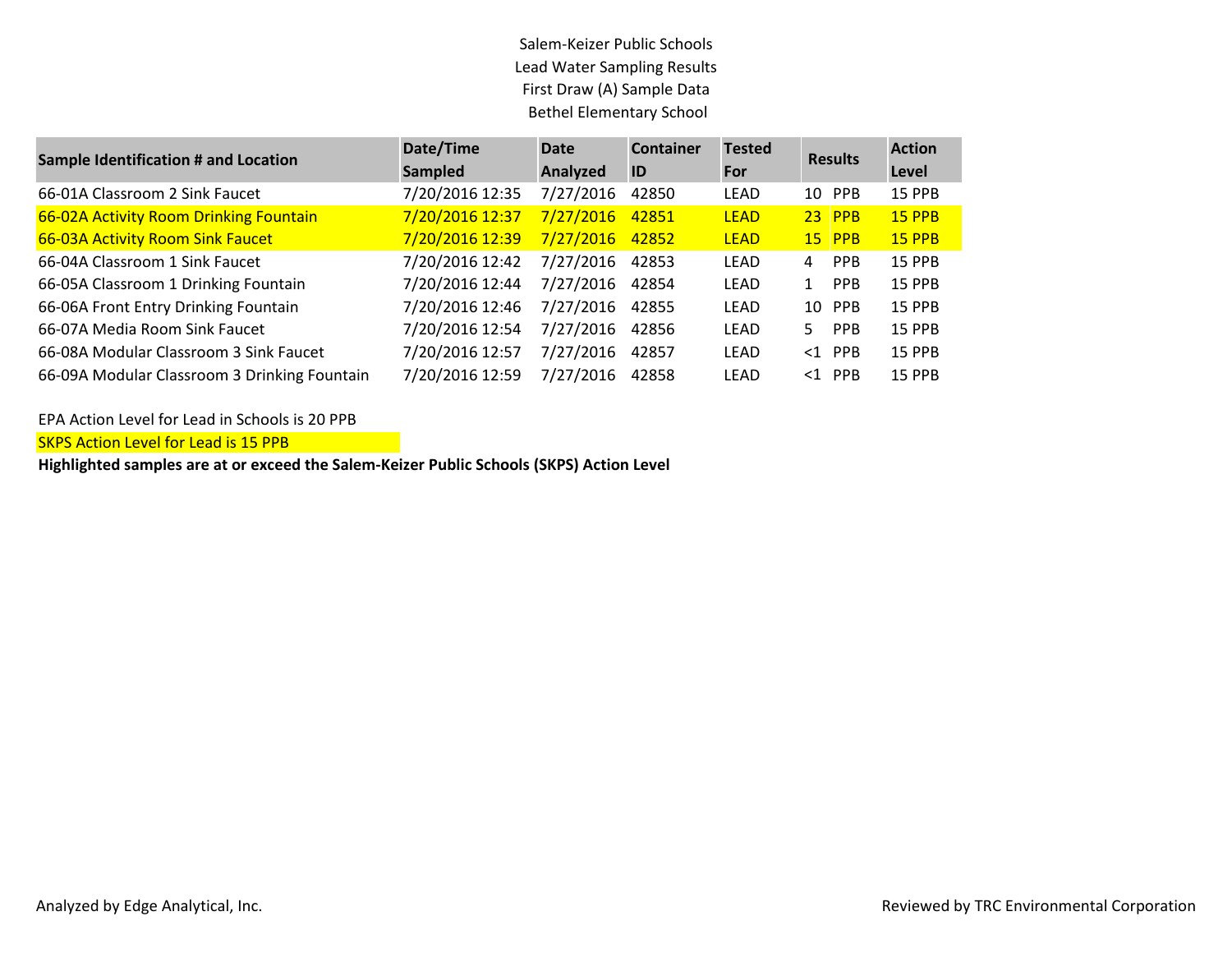## Salem-Keizer Public Schools Lead Water Sampling Results Flushed (B) Sample Data Bethel Elementary School

| <b>Sample Identification # and Location</b> | Date/Time<br><b>Sampled</b> | <b>Date</b><br>Analyzed | <b>Container</b><br>ID | <b>Tested</b><br>For | <b>Results</b> | <b>Action</b><br>Level |
|---------------------------------------------|-----------------------------|-------------------------|------------------------|----------------------|----------------|------------------------|
| 66-02B Activity Room Drinking Fountain      | 7/20/2016 12:38             | 9/6/2016                | 53423                  | LEAD                 | <b>PPB</b>     | 15 PPB                 |
| 66-03B Activity Room Sink Faucet            | 7/20/2016 12:40 9/6/2016    |                         | 53424                  | LEAD                 | <b>PPB</b>     | 15 PPB                 |

EPA Action Level for Lead in Schools is 20 PPB

**SKPS Action Level for Lead is 15 PPB**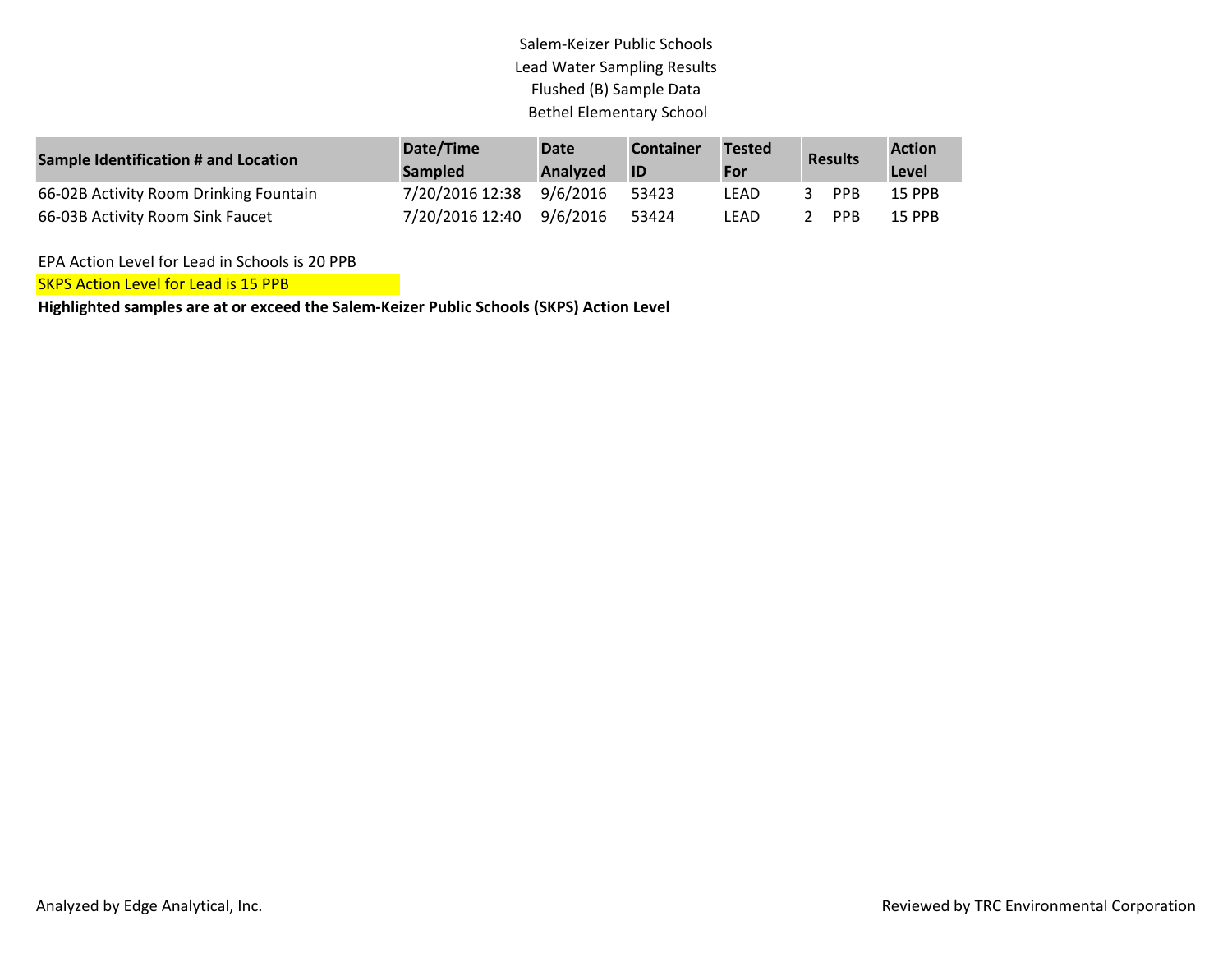## Salem-Keizer Public Schools Lead Water Sampling Results First Draw (C) Sample Data Bethel Elementary School

| Sample Identification # and Location    | Date/Time<br><b>Sampled</b> | Date<br><b>Analyzed</b> | <b>Container</b><br><b>ID</b> | <b>Tested</b><br>For | <b>Results</b> | <b>Action</b><br>Level |
|-----------------------------------------|-----------------------------|-------------------------|-------------------------------|----------------------|----------------|------------------------|
| 66-02C Activity Room Drinking Fountain  | 1/20/2017 6:51              | 1/23/2017 3137          |                               | LEAD                 | <b>PPB</b>     | 15 PPB                 |
| <b>66-03C Activity Room Sink Faucet</b> | 1/20/2017 6:53              | 1/23/2017 3138          |                               | LEAD                 | 21 PPB         | <b>15 PPB</b>          |

EPA Action Level for Lead in Schools is 20 PPB

SKPS Action Level for Lead is 15 PPB